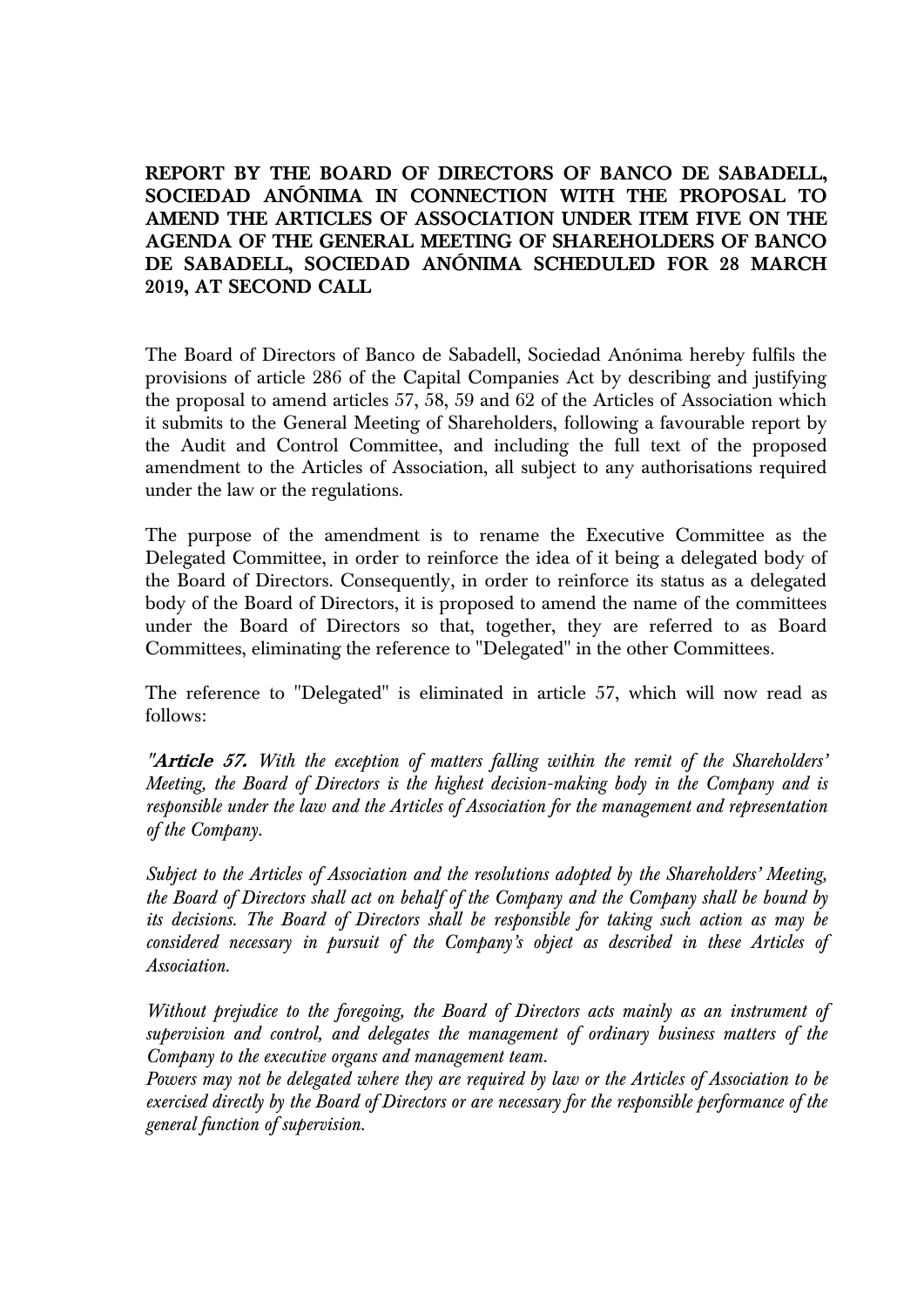*Specifically, to ensure better and more efficient performance of its general supervisory duties, the Board undertakes to discharge the responsibilities provided by law, including:*

- *a) approving the Company's general strategies;*
- *b) appointing and, as necessary, removing directors of the Company's subsidiaries;*
- *c) identifying the Company's main risks and implementing and monitoring suitable internal control and reporting systems;*
- *d) setting policy on the reporting and disclosure of information to shareholders, the markets and the general public;*
- *e) setting policy on treasury stock in accordance with any guidelines laid down by the Shareholders' Meeting;*
- *f) approving the Annual Corporate Governance Report*
- *g) authorising transactions between the Company and directors or significant shareholders which may lead to conflicts of interest; and*
- *h) generally deciding on business or financial transactions that are of particular importance for the Company.*

*The Board of Directors must provide itself with rules of procedure to elaborate upon and extend the provisions of the Articles of Association with regard to the composition and functions of the Board and, especially, of the Board Committees that are established and the responsibilities of directors in the performance of their duties.*

*The Board of Directors shall, on the basis of a report from the Audit and Control Committee, draw up an annual report on the structure and practice of corporate governance within the Company."*

Article 58 is amended to rename the Executive Committee as the Delegated Committee and remove the expression "Delegated" in connection with the other committees, so that it reads as follows:

**"Article 58.** *The Board of Directors may, subject to a favourable vote by two-thirds of its members, permanently delegate, in whole or in part, such of its powers as may legally be delegated, as it may see fit, to members of the Board, to be exercised by them collectively, jointly or individually, as the Delegated Committee.*

*The Board of Directors must constitute all the Board Committees that the company is legally obliged to establish, and at least the following: -Delegated Committee -Audit and Control Committee -Appointments Committee -Remuneration Committee -Risk Committee"*

Article 59 is amended to rename the Executive Committee as the Delegated Committee, so that it reads as follows: